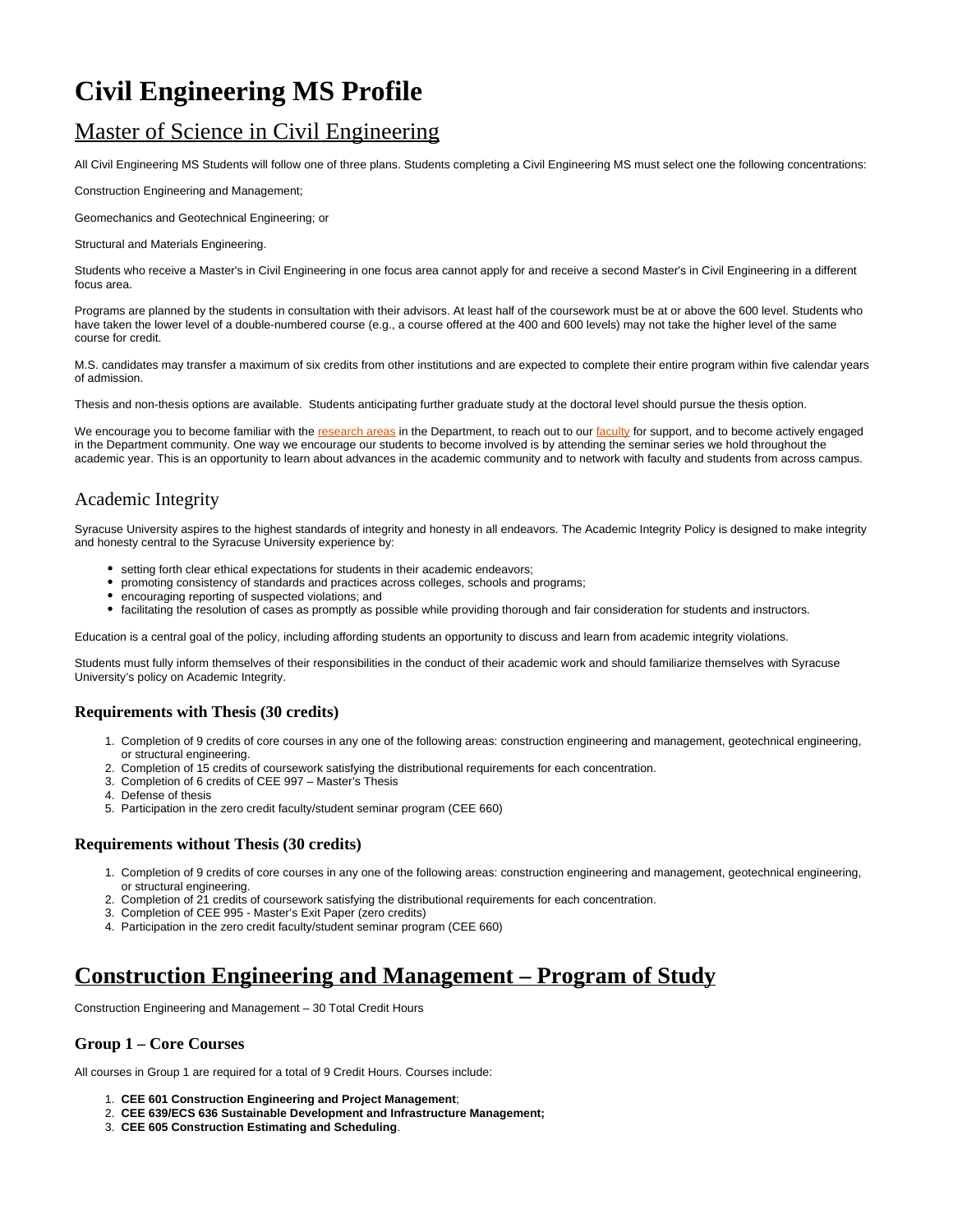### **Group 2 – Advanced Fundamentals**

At least one course from Group 2 (3 credit hours) must be selected.

| Course  | <b>Description</b>                                    |
|---------|-------------------------------------------------------|
| CEE 600 | Geotechnical Earthquake Engineering                   |
| CEE 637 | Advanced Soil Mechanics and Foundation Engineering I  |
| CEE 678 | <b>Rehabilitation of Civil Infrastructure</b>         |
| CEE 663 | Introduction to Sustainable Engineering               |
| MAE 548 | <b>Engineering Economics and Technology Valuation</b> |
| MFE 634 | <b>Productivity and Quality Control</b>               |

## **Group 3 – Design**

At least one course from Group 3 (3 credit hours) must be selected.

| Course                                       | <b>Description</b>                                    |
|----------------------------------------------|-------------------------------------------------------|
| CEE 535                                      | Structural Steel Design                               |
| CEE 536                                      | Pre-Stressed Concrete Design                          |
| CEE 549                                      | Designing with Geofoam                                |
| CEE 638                                      | Advanced Soil Mechanics and Foundation Engineering II |
| CEE 641                                      | Seepage and Earth Dam Design                          |
| CEE 643<br><b>Transportation Engineering</b> |                                                       |
| CEE 739                                      | Soil Stabilization                                    |

### **Group 4 - Management and Advanced Tools**

At least one course from Group 4 (3 credit hours) must be selected.

| Course         | <b>Description</b>                                                                 |
|----------------|------------------------------------------------------------------------------------|
| ECS 526        | <b>Statistics for Engineers</b>                                                    |
| ECS 650        | <b>Managing Sustainability</b>                                                     |
| GEO 683        | Geographic Information Systems                                                     |
| <b>MBC 616</b> | Operations Management (1.5 credits). Must be taken with MBC 617                    |
| MBC 617        | Supply Chain Management (1.5 credits). Must be taken with MBC 616                  |
| <b>PAI 712</b> | <b>Public Organizations and Management</b>                                         |
| <b>PAI 731</b> | Financial Management in State and Local Governments. Cannot be taken with PAI 734. |
| <b>PAI 734</b> | Public Budgeting. Cannot be taken with PAI 731.                                    |
| <b>PAI 895</b> | Mid-Career Training Group                                                          |
| <b>SCM 656</b> | <b>Project Management</b>                                                          |
| <b>SCM 701</b> | Introduction to Supply Chain Management                                            |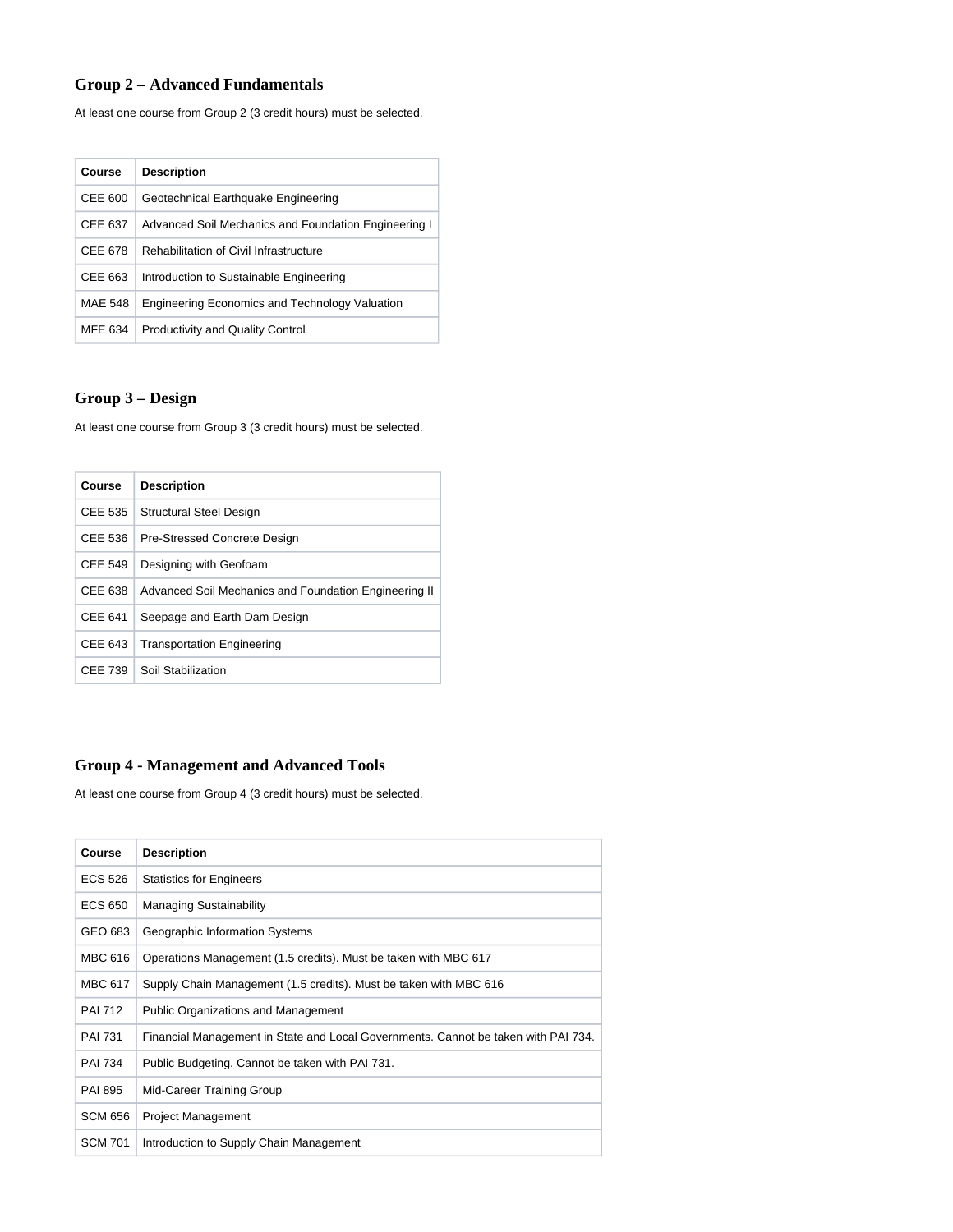#### **Group 5 – Electives**

- Advisor approval is required before a student can take courses from this group.
- Some suggested elective courses can be selected from Engineering and Computer Science (ECS) and Public Administration and Management (PAI) courses not listed above, Architecture (ARC), and Construction Management at ESF (CME).
- For the MS with Thesis Two additional course from Groups II through V, upon advisor's approval, one of which can be CEE 690 Independent study, should be taken for a total of 6 credit hours. Students will also enroll in CEE 997 - Master's Thesis for 6 credit hours.
- For the MS without Thesis Four additional courses from Groups II through V upon advisor's approval; one of which can be CEE 690 Independent study for a total of 12 credit hours. Students will also enroll in CEE 995 - Master's Exit Paper (0 credit hour). The exit paper must address a topic relevant to construction engineering. The paper can be an original work or it can be a critical review of a published journal article.
- All Full-Time MS candidates must enroll and participate in CEE 660-CEE Seminar.

# **Geomechanics and Geotechnical Engineering – Program of Study**

Geomechanics and Geotechnical Engineering – 30 Total Credit Hours

#### **Group 1 – Core Courses**

Three courses in Group 1 are required for a total of 9 Credit Hours. Courses include:

- 1. **CEE 637 Soil Mechanics and Foundation Engineering I;**
- 2. **CEE 638 Soil Mechanics and Foundation Engineering II;**
- 3. **Either CEE 549 Designing with Geofoam, or CEE 584 Designing with Geosynthetics.**

### **Group 2 – Advanced Fundamentals**

At least one course from Group 2 (3 credit hours) must be selected.

| Course  | <b>Description</b>             |
|---------|--------------------------------|
| CEE 538 | <b>Dynamics of Structures</b>  |
| CEE 633 | <b>Finite Element Analysis</b> |
| CEE 737 | <b>Applied Soil Mechanics</b>  |
| CFF 739 | Soil Stabilization             |
| CEE 740 | Soil Dynamics                  |

#### **Group 3 – Design**

At least two courses from Group 3 (6 credit hours) must be selected.

| Course         | <b>Description</b>           |
|----------------|------------------------------|
| CFF 545        | <b>Pavement Design</b>       |
| <b>CEE 549</b> | Designing with Geofoam       |
| CEE 584        | Designing with Geosynthetics |
| CEE 641        | Seepage and Earth Dam Design |

#### **Group 4 - Advanced Tools**

At least one course from Group 4 (3 credit hours) must be selected.

| Course   Description                   |
|----------------------------------------|
| CEE 629   Reliability of Civil Systems |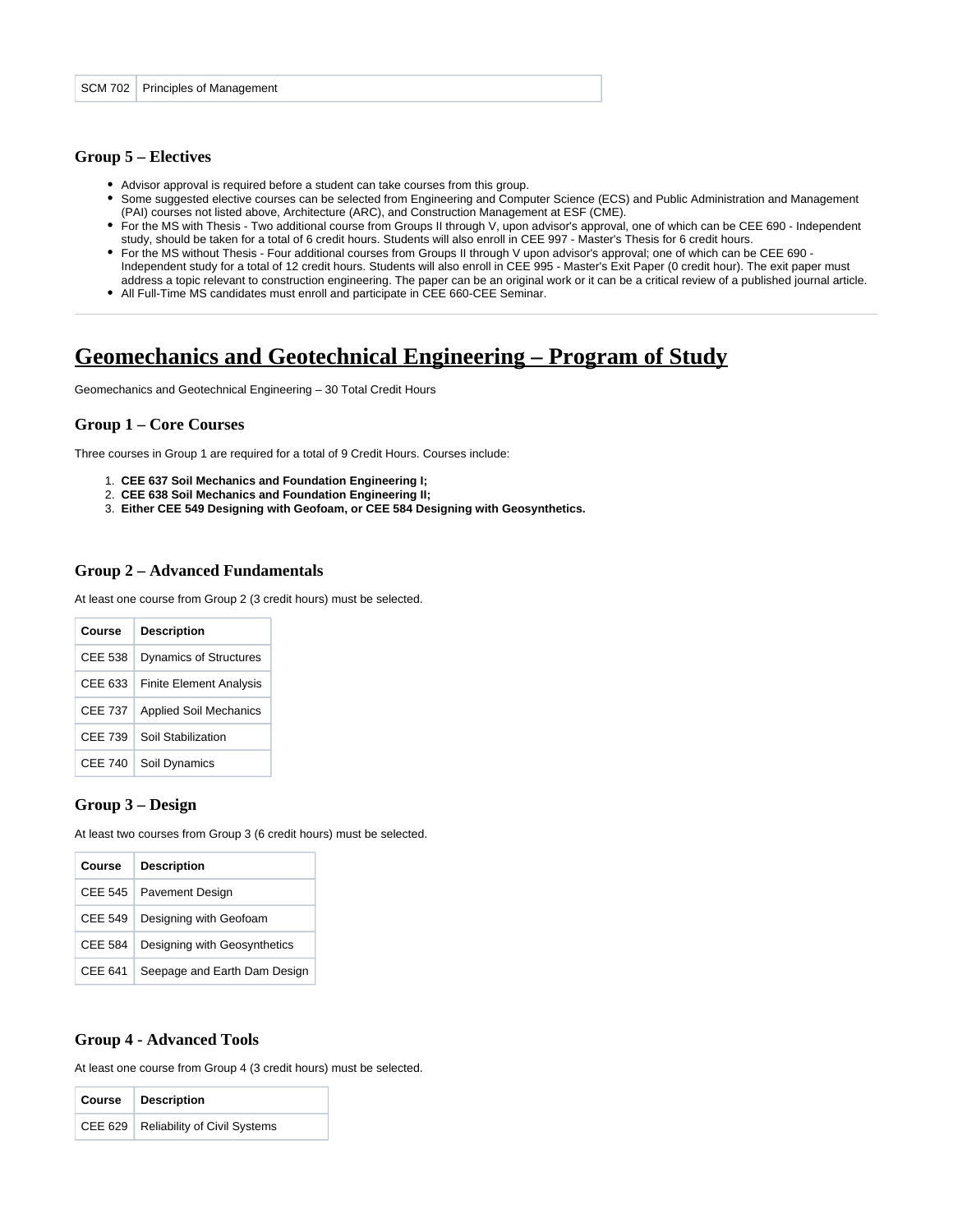| CFF 678 | <b>Rehabilitation of Civil Infrastructure</b> |
|---------|-----------------------------------------------|
| EAR 601 | Hydrogeology                                  |
| EAR 603 | Geomorphology                                 |
| FRF 527 | Storm Water Management                        |
| FRF 551 | <b>GIS for Engineers</b>                      |
| FRE 693 | <b>GIS Based Modeling</b>                     |

### **Group 5 – Electives**

- 1. Advisor approval is required before a student can take courses from this group.
- 2. Some suggested elective courses can be selected from Earth Science (EAR), Computer Programing (CIS), Construction Engineering (CME), Information Technology (IST), and Other CEE graduate courses.
- 3. For the MS with Thesis One additional course from Groups II through V, upon advisor's approval, or CEE 690 Independent study should be taken for a total of 3 credit hours. Students will also enroll in CEE 997 - Master's Thesis for 6 credit hours.
- 4. For the MS without Thesis Three additional courses from Groups II through V upon advisor's approval; one of which can be CEE 690 Independent study for a total of 9 credit hours. Students will also enroll in CEE 995 - Master's Exit Paper (0 credit hour). The exit paper must address a topic relevant to geotechnical engineering. The paper can be an original work or it can be a critical review of a published journal article. The paper has a minimum length requirement of 2000 words and requires approval of the student's advisor.
- 5. All Full-Time MS candidates must enroll and participate in CEE 660-CEE Seminar.

# **Structural and Materials Engineering – Program of Study**

Structural Engineering – 30 Total Credit Hours

### **Group 1 – Core Courses**

All courses in Group 1 are required for a total of 9 Credit Hours. Courses include:

- 1. **CEE 633 Finite Element Analysis;**
- 2. **CEE 678 Rehabilitation of Civil Infrastructure;**
- 3. **MAE 635 Advanced Mechanics of Materials.**

### **Group 2 – Structural Analysis**

At least one course from Group 2 (3 credit hours) must be selected.

| Course  | <b>Description</b>                              |
|---------|-------------------------------------------------|
| CEE 629 | <b>Reliability of Civil Systems</b>             |
| CEE 631 | Classical and Matrix Structural Analysis        |
| CEE 634 | <b>Stability Analysis of Structural Systems</b> |
| CEE 676 | Multiscale Material Modeling and Simulations    |

### **Group 3 – Structural Design**

Two courses from Group 3 (6 credit hours) must be selected. One course must be on Steel Design, and one course must be on either Concrete Design or Bridge Engineering.

| Course   Description              |
|-----------------------------------|
| CEE 535   Structural Steel Design |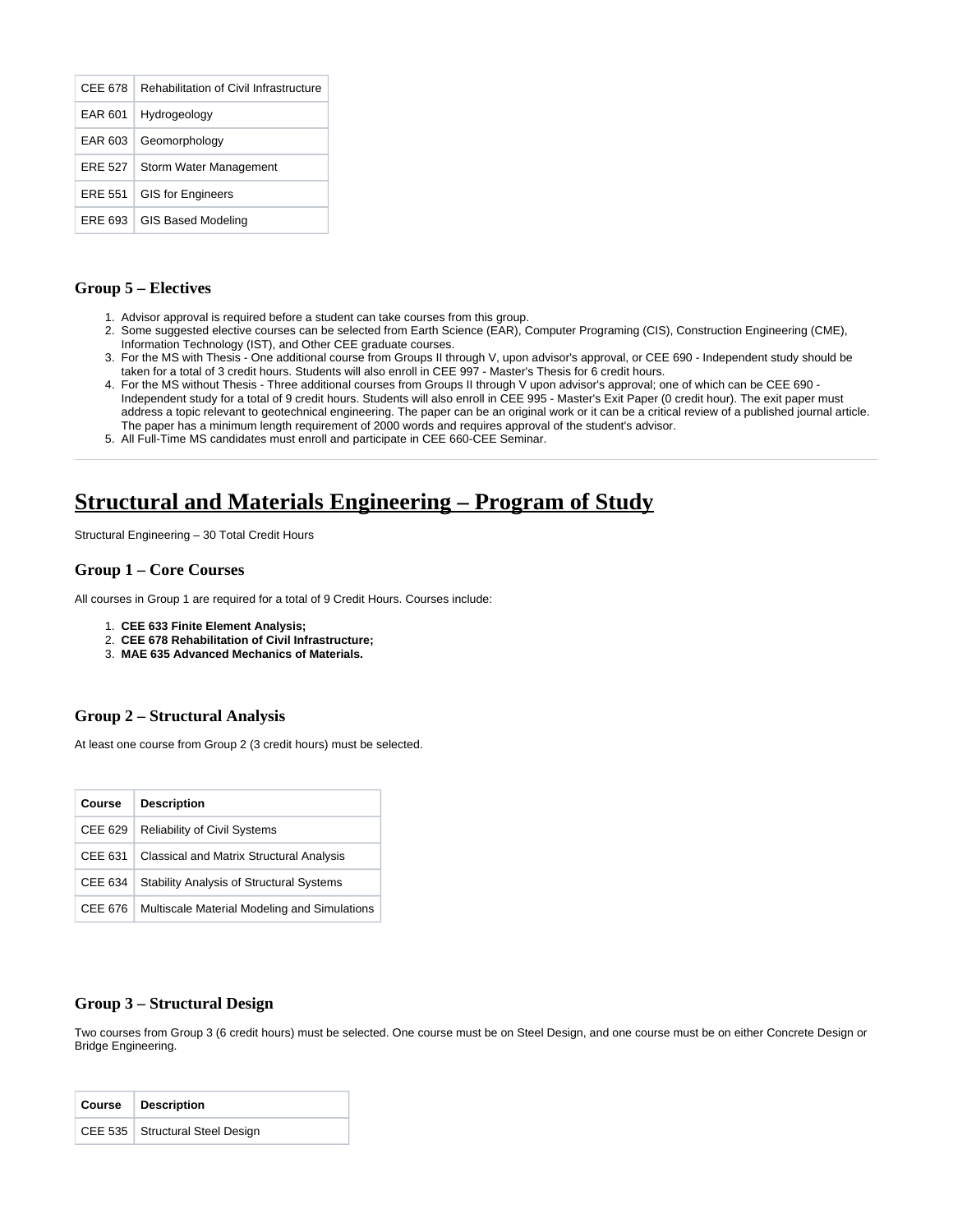|  | CEE 536   Pre-Stressed Concrete Design        |
|--|-----------------------------------------------|
|  | CEE 635   Advanced Reinforced Concrete Design |
|  | CEE 636   Plastic Design of Steel Structures  |
|  | CEE 666   Design of Concrete Bridges          |

### **Group 4 – Dynamics and Earthquake Engineering**

At least one course from Group 4 (3 credit hours) must be selected.

| Course         | <b>Description</b>                             |
|----------------|------------------------------------------------|
| <b>CEE 538</b> | <b>Dynamics of Structures</b>                  |
| CEE 600        | Geotechnical Earthquake Engineering            |
| CEE 632        | Structural Dynamics and Earthquake Engineering |
| MAE 626        | Vibration of Mechanical Systems                |

### **Group 5 – Electives**

- Advisor approval is required before a student can take courses from this group.
- Some suggested elective courses can be selected from Architecture (ARC), Construction Management (CME), Political Science, Engineering and Computer Science (ECS), Information Studies Management (IST), Public Communications, and Other CEE graduate courses not listed above.
- Note that CEE 520 Building Information Modeling and ARC 555 Introduction to Building Information Modeling can only be counted once towards your program of study.
- For the MS with Thesis One additional course from Groups II through V, upon advisor's approval, or CEE 690 Independent study should be taken for a total of 3 credit hours. Students will also enroll in CEE 997 - Master's Thesis for 6 credit hours.
- For the MS without Thesis Three additional courses from Groups II through V upon advisor's approval; one of which can be CEE 690 Independent study for a total of 9 credit hours. Students will also enroll in CEE 995 - Master's Exit Paper (0 credit hour). The exit paper must address a topic relevant to structural engineering. The paper can be an original work or it can be a critical review of a published journal article. The paper has a minimum length requirement of 2000 words and requires approval of the student's advisor.
- All Full-Time MS candidates must enroll and participate in CEE 660-CEE Seminar.

# Electives

Graduate students at Syracuse University are able to take courses at both SUNY ESF and SUNY Upstate Medical University.

Students may register for SUNY Upstate Medical University coursework using the Inter-Institutional Graduate Course Registration Form, which is available from the department's administrative assistant. All coursework taken at SUNY Upstate Medical University must be approved by petition.

Students may register for SUNY ESF coursework normally using MySlice.

Please contact the department if you are interested in an elective that is not included on one of the approved lists below.

Additional coursework at Syracuse University or SUNY ESF may be approved by petition. CEE Master's Degree Programs require at least 15 Credits of Coursework be CEE Prefixed.

### Approved by Prefix and Level

Unless otherwise noted, all courses offered by either Syracuse University or SUNY ESF that are numbered 600:996 with one of the following prefixes are approved as electives for all MS & PhD programs of study.

| Prefix     | <b>Department</b>          |
|------------|----------------------------|
| APM        | <b>Applied Mathematics</b> |
| ARC.       | Architecture               |
| <b>BCM</b> | Biochemistry               |
| BFN        | Bioengineering             |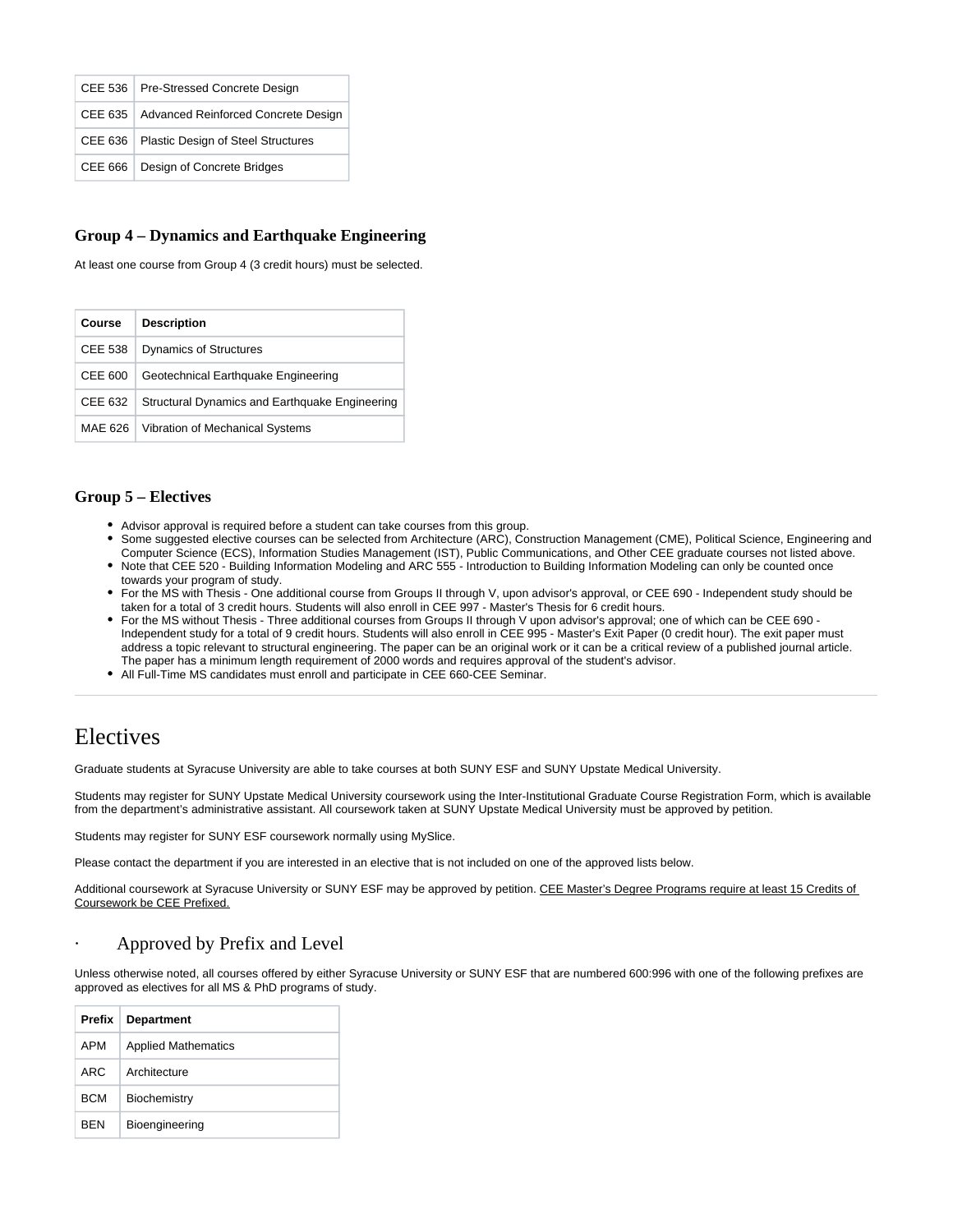| BIO        | Biology                                    |
|------------|--------------------------------------------|
| RPF        | <b>Bioprocess Engineering</b>              |
| <b>BTC</b> | Biotechnology                              |
| <b>CEN</b> | <b>Chemical Engineering</b>                |
| CHE        | Chemistry                                  |
| <b>CME</b> | <b>Construction Management Engineering</b> |
| CIS        | <b>Computer and Information Science</b>    |
| CPS        | <b>Computational Science</b>               |
| <b>CSE</b> | <b>Computer Engineering</b>                |
| FAR        | <b>Earth Sciences</b>                      |
| ECS        | <b>Engineering and Computer Science</b>    |
| EGR        | Engineering                                |
| <b>FCH</b> | Chemistry                                  |
| <b>IST</b> | <b>Information Studies</b>                 |
| MAF        | Mechanical and Aerospace Engineering       |
| MAT        | Mathematics                                |
| MFF        | <b>Mechanical Engineering</b>              |
| <b>MFE</b> | Manufacturing Engineering                  |
| <b>MTS</b> | Materials Science                          |
| PHY        | Physics                                    |
| SCM        | Supply Chain Management                    |

# · Approved by Course, Syracuse University

Additionally, the following specific courses offered by Syracuse University are approved as electives for all graduate-level programs of study.

| Course         | <b>Description</b>                                    |
|----------------|-------------------------------------------------------|
| ARC 555        | Introduction to Building Information Modeling*        |
| ARC 558        | Advanced Building Information Modeling and 3D Design  |
| COM 600        | Multimedia Reporting: Climate Change                  |
| EAR 600        | <b>Water Energy Field Course</b>                      |
| EAR 601        | Hydrogeology                                          |
| EAR 665        | Groundwater Modeling                                  |
| <b>ECS 526</b> | <b>Statistics for Engineers</b>                       |
| <b>ECS 651</b> | Strategic Management & The Natural Environment        |
| <b>ECS 759</b> | <b>Sustainability Driven Enterprise</b>               |
| GEO 683        | Geographic Information Systems                        |
| <b>IST 687</b> | Introduction to Data Science                          |
| <b>IST 719</b> | Information Visualization                             |
| <b>MAE 548</b> | <b>Engineering Economics and Technology Valuation</b> |
| <b>MAE 573</b> | Application of Finite Element Analysis                |
| <b>MAE 587</b> | Design of Solar Energy System                         |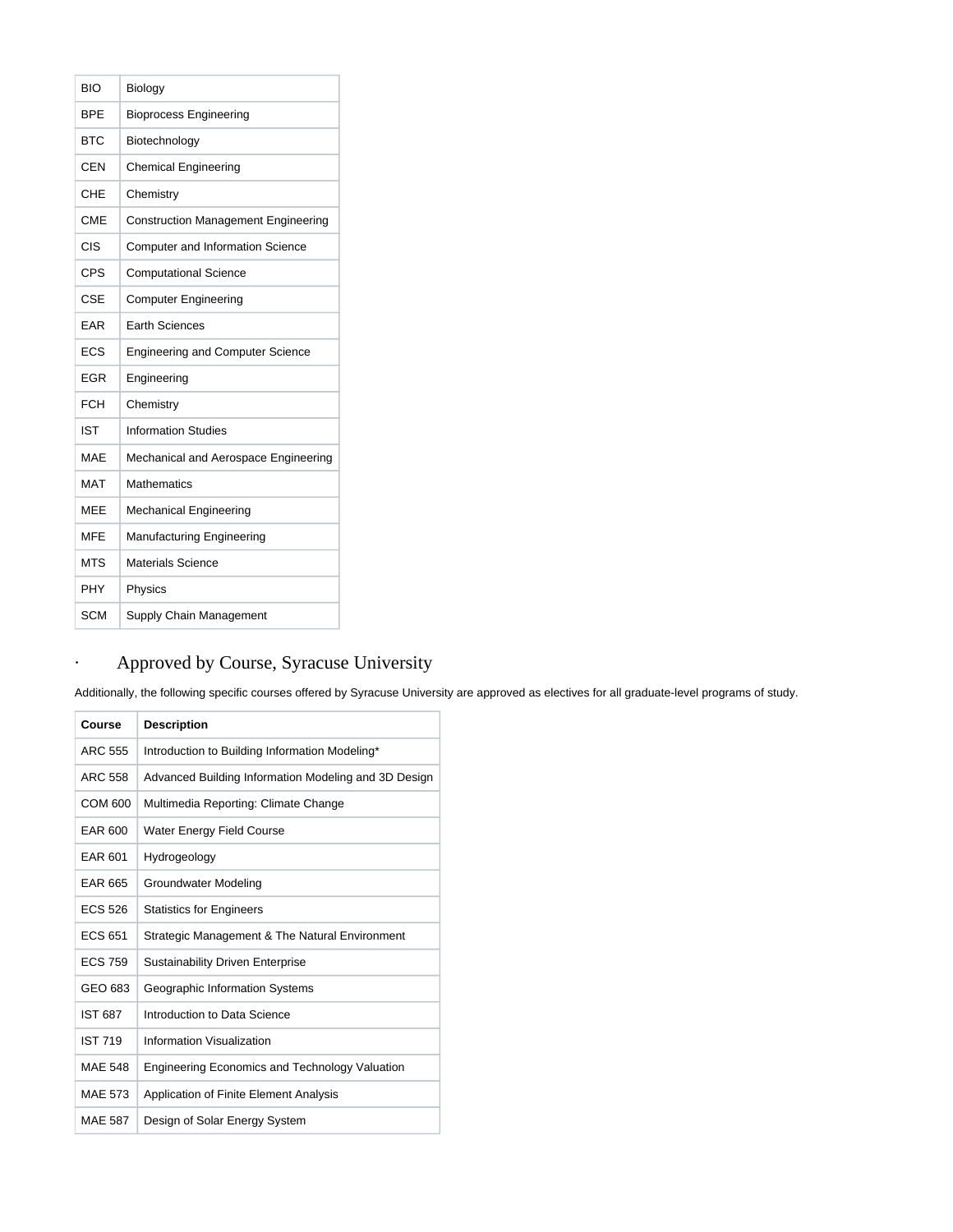| MAE 626        | Vibration of Mechanical Systems        |
|----------------|----------------------------------------|
| MAE 658        | <b>Built in Environmental Modeling</b> |
| <b>MBC 616</b> | <b>Operations Management</b>           |
| <b>MBC 617</b> | Supply Chain Management                |
| <b>PAI 734</b> | <b>Public Budgeting</b>                |
| PAI 895        | Managerial Leadership                  |
| <b>SCM 656</b> | <b>Project Management</b>              |
| <b>SCM 701</b> | Supply Chain and Logistics Management  |
| SCM 702        | Principles of Management Science       |

\*Note that CEE 520 - Building Information Modeling and ARC 555 - Introduction to Building Information Modeling can only be counted once towards a program of study. If a student has taken either CEE 520 or ARC 555 and used it towards any program of study, they cannot take the other course for program credit.

### · Approved by Course, SUNY ESF

Additionally, the following specific courses offered by SUNY ESF are approved as electives for all graduate-level programs of study.

| Course         | <b>Description</b>                       |
|----------------|------------------------------------------|
| APM 595        | Probability and Statistics for Engineers |
| APM 620        | Experimental Design and ANOVA            |
| <b>CME 531</b> | <b>Construction Safety</b>               |
| CME 535        | Cost Engineering                         |
| <b>CME 543</b> | <b>Construction Estimating</b>           |
| <b>FRF 527</b> | Stormwater Management                    |
| FRF 551        | <b>GIS for Engineers</b>                 |
| <b>FRF 645</b> | Hydrologic Modeling                      |
| FRF 693        | GIS-Based Modeling                       |
| <b>FNS 607</b> | <b>Wetland Practicum</b>                 |
| <b>FST 695</b> | Environmental Journalism                 |
| <b>FST 770</b> | Ecological Economics & Policy            |

# Exit Requirements

- No fewer than 30 total credits of graduate-level coursework;
- completion of all coursework group requirements in a selected concentration;
- $\bullet$  minimum 3.000 GPA for all coursework used toward the completion of degree;
- minimum 2.800 GPA cumulative for all coursework taken at SU;
- no more than 15 credits of 500-level coursework;
- at least 15 credits must be CEE prefixed graduate level courses; and
- satisfactory completion of either a thesis or an exit paper.

### · Thesis

The Oral Thesis Defense and submission of the thesis document to the Syracuse University Graduate School are the final requirements for students in a thesis plan.